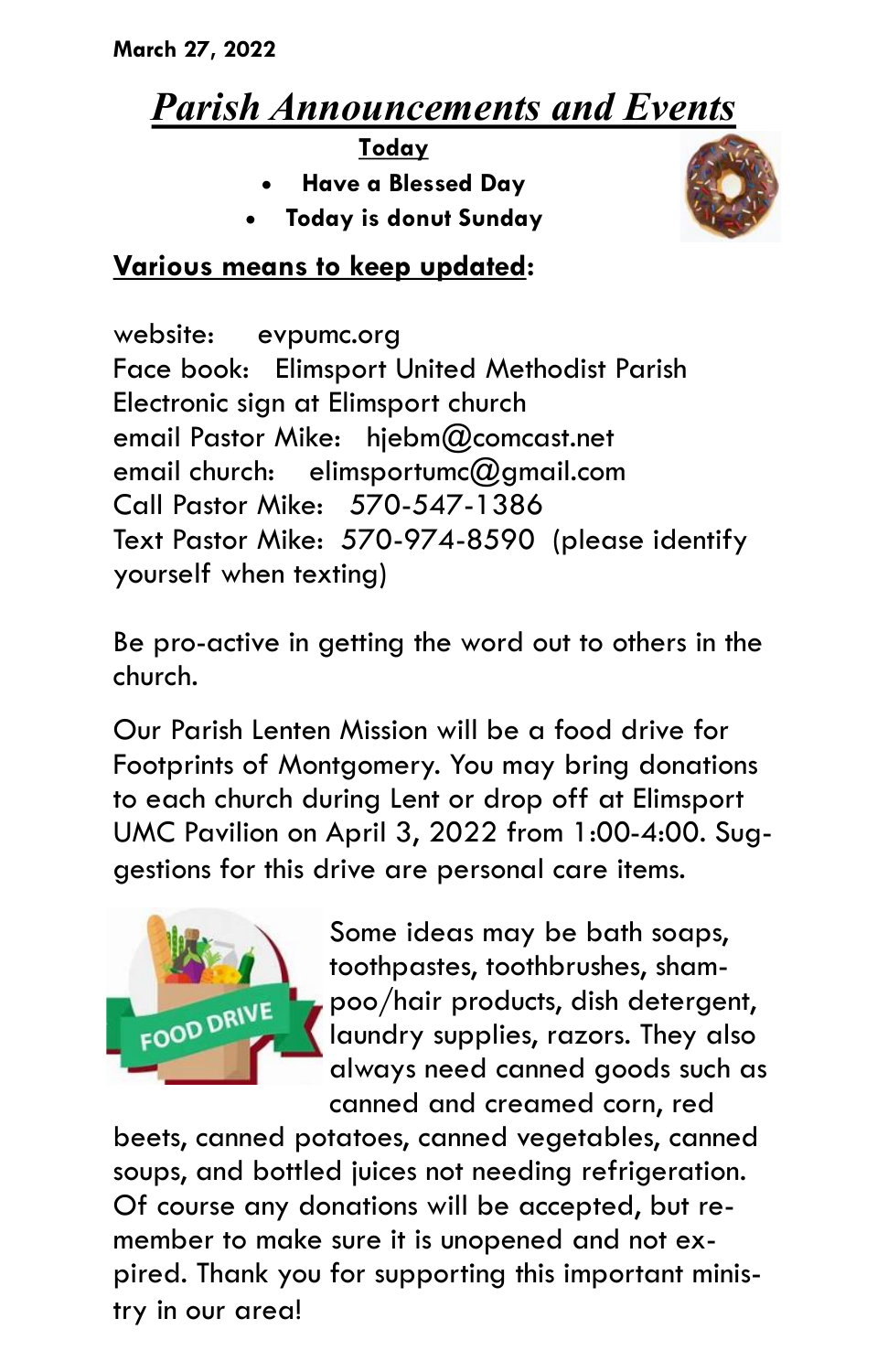

If there is any information that is needed to be put in the bulletin, please do not hesitate to contact Jackie, the church secretary at 570-547-7182 (before 8 pm) or

# by emailing the church at elimsportumc $@$ gmail.com. **Do not call or text Pastor Mike. Please have information to me by Wednesday morning.**

The Susquehanna Conference has appointed a new pastor to serve the Elimsport Parish. Pastor David Shultz will begin service July 1st, 2022. He is an Ordained Elder, has a Bachelor of Science from Lock Haven University and Master of Divinity from the United Theological Seminary. He has served at the Liberty United Methodist Church, West Milton United Methodist Church, Chaplain for Soldiers/Sailors Hospital in Wellsboro, Pine Creek Valley, Witmers and most recently the Winterstown United Methodist Church. Messages can be sent to Pastor David Shultz at 12184 Winterstown Road, Felton PA 17322 or via email at [dshultz@susumc.org.](mailto:dshultz@susumc.org)

Greetings to all of you in the name of our Lord and Savior Jesus Christ. Jean and I are looking forward to meeting all of you, joining in worship with you, and to beginning a very special time of ministry together. This is going to be a new endeavor for all of us and I sense that God has something special in store. In our many years of ministry, we have seen people grow in their relationship to God and embrace the gift of their identity in Christ. Both of us have grown up not to far away from here and in many ways it feels as though we are coming home. We are pleased to know that we will become a part of your lives and you are part of ours. Blessings to you and we will see you in July, David & Jean Shultz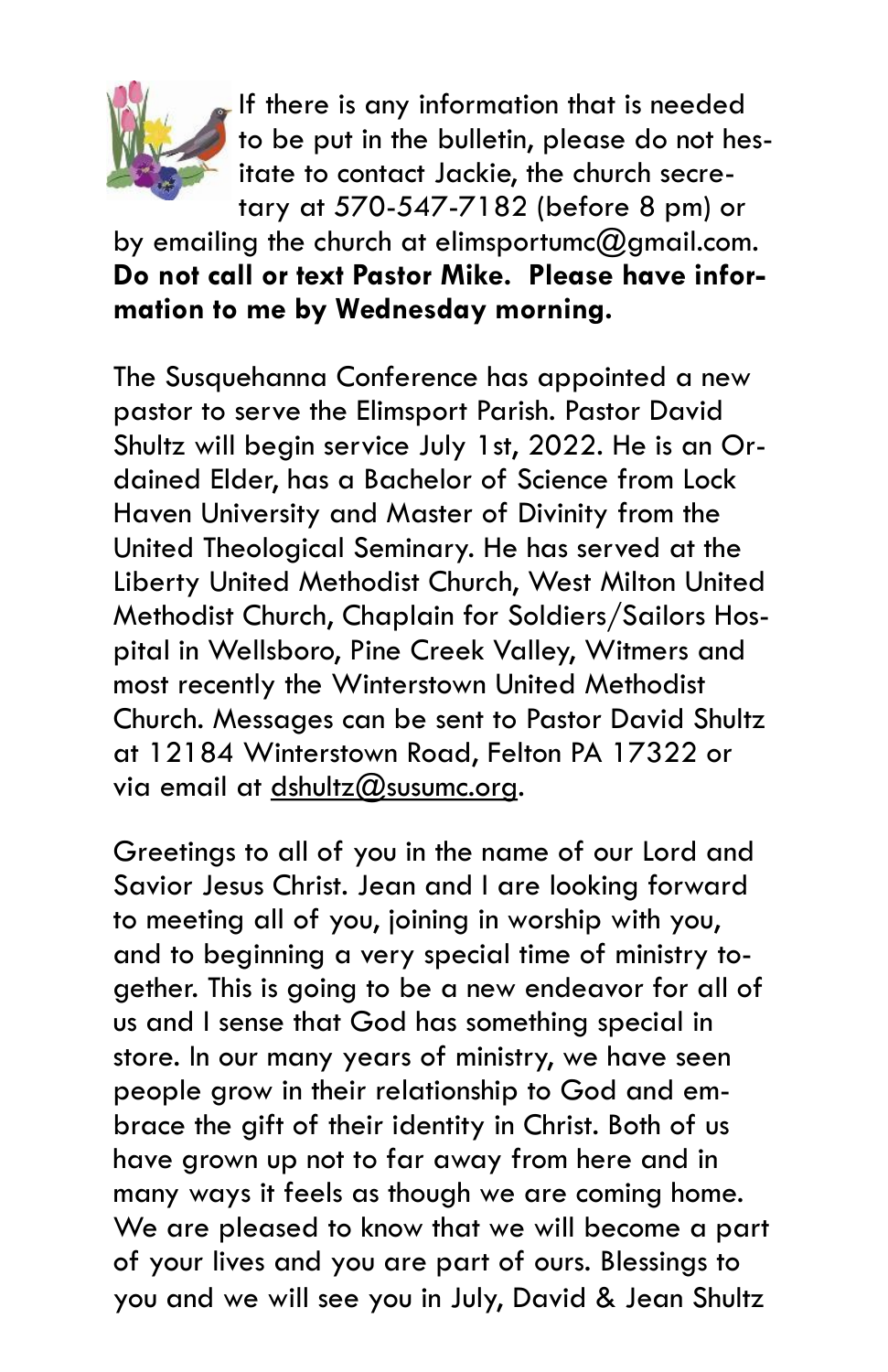### *Elimsport*

*Worship 9:00 Sunday School 10:30*

**Mission Statement at Elimsport UMC We gather together as a community of Christian believers to worship, fellowship, and to learn more about God. By the unity of the Spirit and the support of each other, we are able to reach out to the community and the world.**

Acolyte Schedule:

| 3/27/22 | Mitchell & Mallorie        |
|---------|----------------------------|
| 4/03/22 | <b>Samuel &amp; Garett</b> |
| 4/10/22 | Elizabeth & Mitchell       |
| 4/17/22 | Jackson & Mallorie         |



The PPRC Committee asks for continued prayers for Pastor Mike and his family and Pastor Dave and his family during the transition. Contact a PPRC member with any questions, PPRC Committee members are Lauren Bryson, EUMC; Christa McCormick, EUMC; Retta Moore, EUMC; Jeremy Kennedy, EUMC; Charlie Ulrich (St. John's UMC); and Gary Taylor (St. John's UMC).



Today is Donut Day! Please join us downstairs for donuts and fellowship. Also, we would appreciate having a few people stay behind to clean tables, run the vacuum, and take out the garbage.

Wednesday morning breakfast at the Elimsport church is from **7:30 am to 9:30** am.





There will be a blood drive on Tuesday, April 12th from 2-7 in the Fellowship Hall.